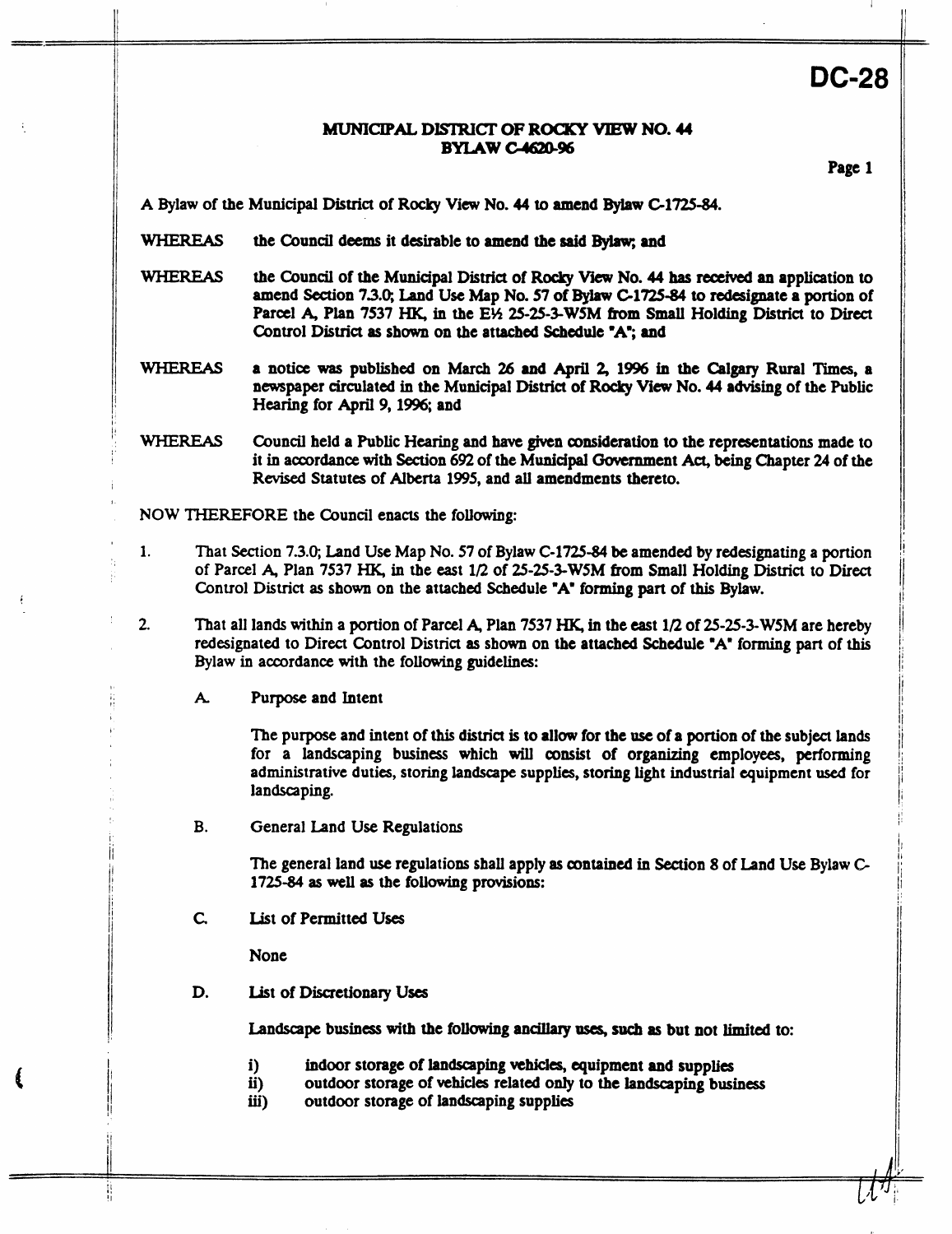#### MUNICIPAL **DIsIRIcrlr OF ROCXY VIEW NO. 44 BYIAWc4620-96**

## **Page 2**

- *iv)*  **fuel storage in accordance with** the **Part IV Alberta Fie Code and to the satisfaction of** the **Municipal Fire Chief**
- **v)**  administrative **office to be** contained **within the existing detached single hmny dwelling**
- vi)<br>vii) **tree nursery (where there is a surface supply of water)**
- $signage$
- **E No** retail **sales** permitted on site
- **E** Minimum and Maximum **Requirements**

**Maximum** *Area* of the **Site** - **13** *aues* 

Front Yard

- **a)**  45m (147.64 **ft.) from** *any* **municipal road**
- b) 6Om **(196.84 ft.) born** *any* primary **highway** or **any seoondary road** or highway
- **c) 16m** (49.21 **k) from any** internal **subdivision road** or **service road**

Side Yard

- **a) 45m** (147.64 **k) from any municipal** road
- b) 6Om (196.84 **k) from** any primary **highway** or **any** secondary road or **highway**
- **c)**  15m (49.21 ft.) from any internal subdivision road or service road
- d) **6m** (19.68 **k)** all other

**Rear Yard Setbacks** 

- **a)**  *3Om* **(98.42 k) from any road**
- **b) 15m (49.21** *ft)* **all other**

**Maximum height of buildings**<br>**a**) residence, 10m (32.81)

- **a)** residence, 1Om **(3281 k)**
- **b) accessory buildings, 7.62m** *(25* **f~)**

**Maximum floor area** of **office** - 1205 **sq.fi.** 

**Maximum** height **of** any stock-piled **materials** is not to **exceed 25m** 

**Maximum dwellings per lot** - **1** 

**Maximum aggregate** building **area** for all **accessory** buildings - **4,400** sq.k

**Maximum** Number of **Accessory** Buildings - 3

*G.* **Residential Use** 

Adult Occupants of **the** residence **shall be full-time** employees **of the landscaping business.** 

**H.** Employees - **the** maximum **number** of emplayas **working onsite at** *any time* **shall be 12** 

**I. Signs** for **the** purposes of **advertising** and **iden-g** the **business shall be** designed **in**  accordance with **the objectives** of **"Improving Calgary's** Enuanccw~ys' *study* **1994 as** adopted by **the** City of Calgary **and to the** satisfaction of **Alberta Transportation** and **Utilities** and the Development **Officer.** 

**J. Landscaping, Security and COntroUed Appearance**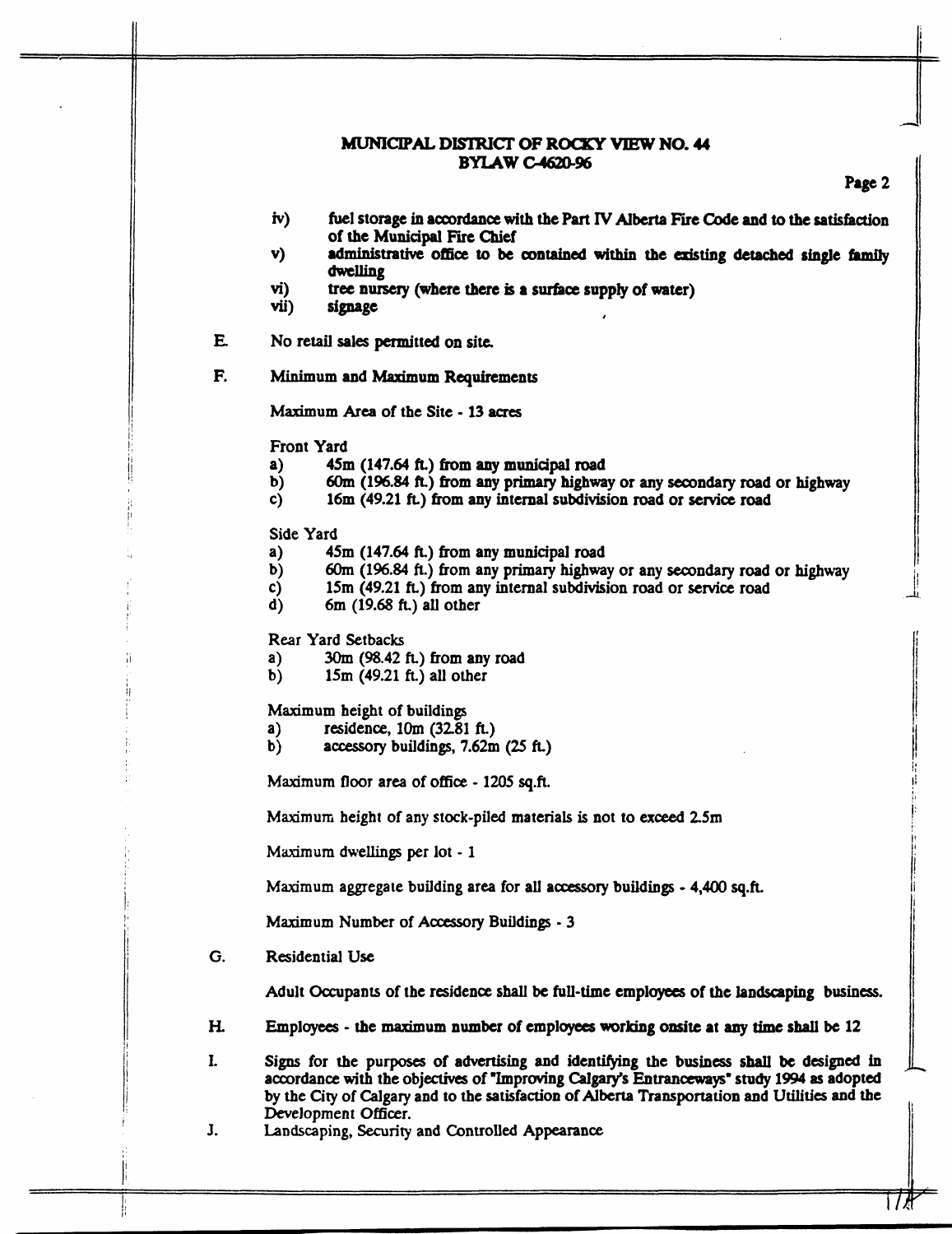# MUNICIPAL **DISI'RICI' OF ROUCY VIEW NO.** *U*  **BYLAW C-4620-96**

**Page 3** 

- **a) Landscaping, fencing, benning and visual screening shall be compatible with the adjacent land uses and shall be as required by the Development o&ioer through the consideration of a Development Pennit for** *my* **development on the site.**
- **b) Outdoor storage of landscaping vehicles, equipment and supplies related to the landscape business shall be fully screened from view by fencing or other screening as** *may* **be required by tbe Development Officer.**
- **c) The location and appearance of buildings and structures shall be to the satisfaction of the Development Officer as a amsideration of** *any* **Development Permit issued for the site.**
- **K. There shall be no** *use* **made of the site for my aspect of the Landscape business nor signage until a Roadside Development Permit has been issued by and to the satisfaction of Alberta Transportation and Utilities.** Aocess **to the site shall be provided to the satisfaction of tbe Municipality and Alberta Transportation and Utilities.**

**3. The Bylaw comes into effect upon the date of its third reading** 

**File: 5725006** 

First **reading passed in open Council, assembled in the City of Calgary, in the** Pruvince **of Alberta, on March 19,** 1996, **on a motion by Councillor MacFarlane.** 

**Second reading passed in open Council, assembled** *in* **the City of** Calgary, *in* **the Province of Alberta, on** *April*  **9,** 1996, **on a motion by Councillor MacFarlane.** 

**Third and final reading passed in open Council, assembled in the City of** *Calgary,* **in tbe** Province **of Alberta, on April 9, 1996, on a motion by Councillor Wilkinson.** 

**REEVE** 

**I**  1: !' !' !

t:

Valetie